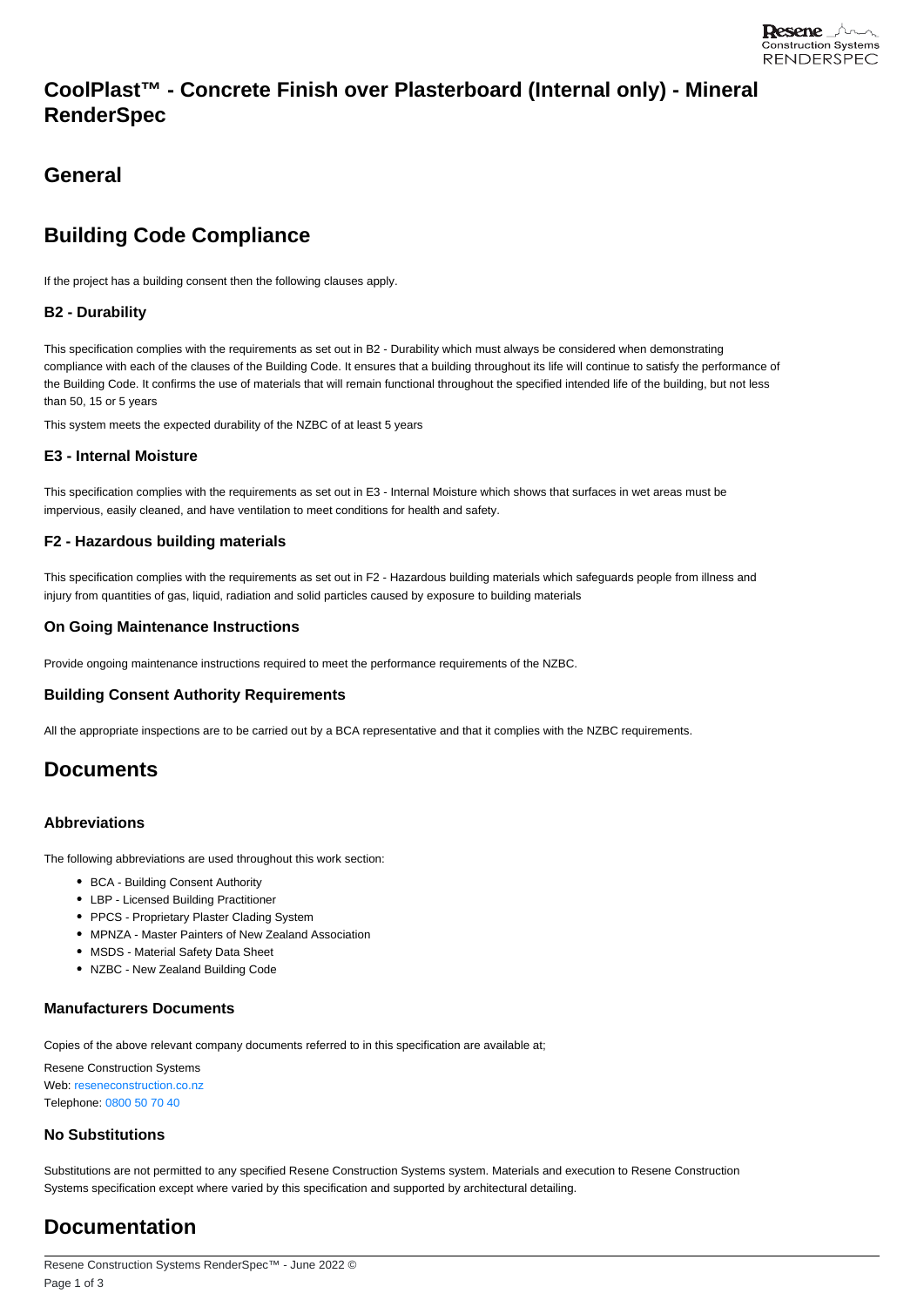### **Finish Sample**

Submit one 300 mm x 300 mm sample of the selected texture finish and colour for approval on request by the main contractor or specifier. Obtain signature of acceptance on sample and return to the Registered Plasterer.

#### **Maintenance Instructions**

Provide Resene Construction Systems Maintenance Guide on or before practical completion of the contract for issuing to the building owner. Resene Construction Systems Maintenance Guide to be provided on request.

### **Health and Safety**

Refer to the requirements of the Health and Safety in Employment Act 2015 and Worksafe NZ: Guidelines for the provision of facilities and general safety in the construction industry. If the elimination or isolation of potential hazards and risks is not possible then minimise hazards and risks in this work on site by using the proper equipment and techniques as required in the MPNZA Painters hazard handbook. Supply protective clothing and equipment. Inform employees and others on site of the hazards and put into place procedures for dealing with emergencies. Obtain from Resene Construction Systems the Material Safety Data Sheets for each product. Keep sheets on site and comply with the required safety procedures. Confirmation at the start of the project as to whether a Site Specific Safety Plan is to be produced by the Registered Plasterer prior to works starting.

#### **Warranty**

Warrant this system under normal environmental and use conditions against failure. Resene Construction Systems system warranty. Materials: by Resene Construction Systems - 15 Years Materials only Execution: by Registered Plasterer - 5 Years Workmanship only

## **Components Used**

#### **Resene Quick Dry**

- Resene Quick Dry waterborne primer undercoat provides long-term flexibility over unstable substrates coupled with exceptional durability even when left uncoated for prolonged periods.
- Installed over the plastered joins prior to a full sealer coat/slurry coat

#### **Resene Construction Systems Acrylbond Resin**

Multi-purpose Resin supplied in 5kg and 20kg containers

#### **Rockcote MultiStop Bedding**

• Polymer-modified, cement based dry plaster mix. Supplied in 15kg bags.

#### **Rockcote MultiStop Finishing**

• Polymer-modified, cement based dry plaster mix. Supplied in 15kg bags.

#### **Resene Aquapel - Waterbourne**

Resene Aquapel is a water repellent treatment formulated to help control efflorescence and give a long-term water-beading effect to deter water penetration.

## **Installation/Application**

## **Resene Quick Dry (over plastered joins)**

## **Application**

Apply by brush, speed brush, synthetic fibre roller or spray. Spray application is generally not preferred for the first coat.

Apply one to two coats of Resene Quick Dry allowing two to four hours between coats. Lightly sand between coats. For porous surfaces, it may be desirable to thin the first coat with up to 10% clean water.